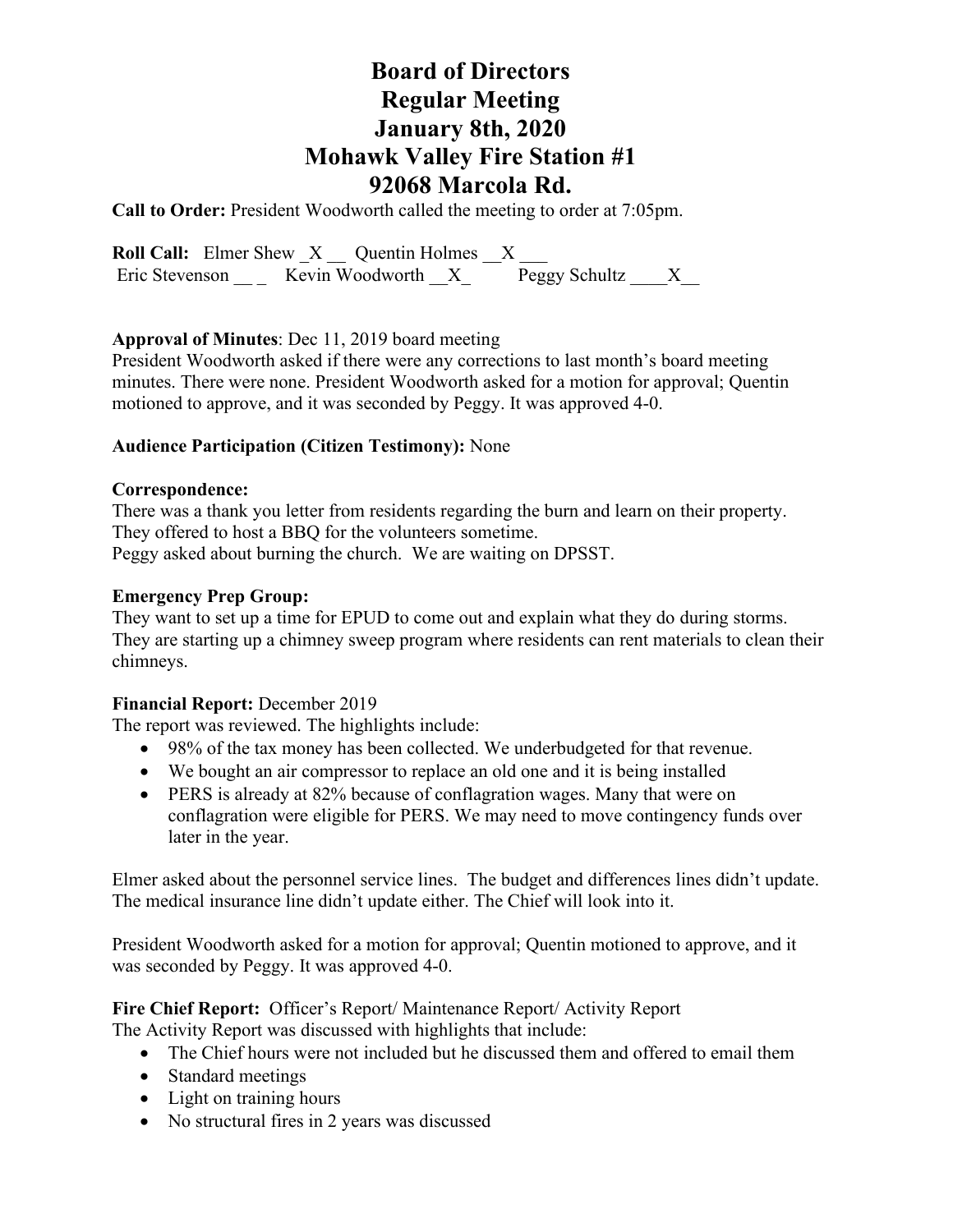• Calls slowed in the last 2 months of the year

Chief is hoping to see dispatch fees go down because there will be a new billing model coming out. All districts will pay the same fees, but Chief would ultimately like to see a tiered dispatch fee system because we don't get the same services as Springfield/Eugene. He would also like to see the creation of a special dispatch district to just run dispatch and would not be owned by Springfield/Eugene.

## **Maintenance Report**

The Maintenance Report was discussed with highlights that include:

- Station 1 and 2 signs installed
- Radio programming completed
- Got a generator from FEPP. It is not a good time to do a swap because of the weather. Quentin asked about the new generator. It replaced a very old one. It is diesel, less capacity, but a much better one. Contractors will need to be hired to bring the switch up to code.
- A spring was busted in the 1480 Tahoe drive seat

#### **Old Business**:

1. Project Update

Chris Barnes and Chief will be gone on the  $21<sup>st</sup>$ -24th to do a final inspection on the engine in South Dakota. They are studying the specs and creating a list of what to bring with them. They already know the wheels need to be changed. Dan Wallace will be in charge while they are away, and a volunteer will be hired to help Patrick.

The reader sign may not be in the budget this year and we are leaning toward refurbishing it for now. We have changed the message on the sign and got a call very quickly about someone wanting to volunteer.

#### **New Business:**

1. Incentive Program

President Woodworth talked to the Chief about an incentive program for the volunteers. Elmer stated we had one before but there were tax issues. The Chief is researching the pros and cons of it but has it currently built into the dream budget.

2. Budget Committee

Val Rylands would like to stay on the committee and needs the board's approval. President Woodworth asked for a motion for approval; Quentin motioned to approve, and it was seconded by Peggy. It was approved 4-0.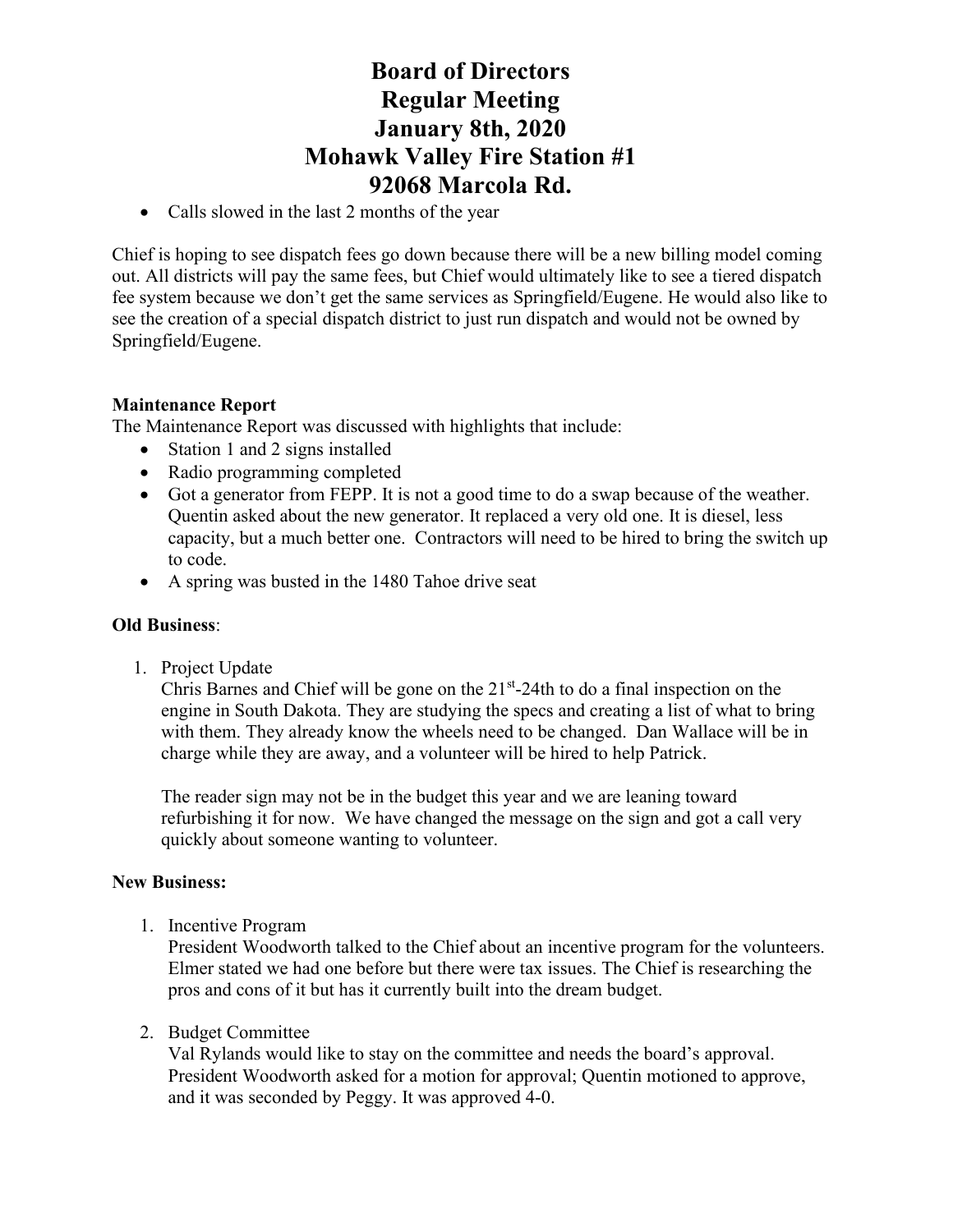There was discussion about giving the budget committee the budget earlier and then meeting a week before the April meeting. This would give them time to review and then the board can adopt the budget in April instead of waiting til May. It was suggested a  $2<sup>nd</sup>$  meeting still be scheduled in May just in case.

### 3. SDAO Grant

We got a 50/50 match grant for security and safety. We will be fencing in the training grounds. It will be about \$3500 for us. We are hoping to eventually get a programmable gate. It was suggested Chief talk to Curtis about this type of gate.

4. Equipment Reserve Transfer

A resolution was read and signed to transfer \$85,000 from the general fund to the equipment reserve fund. It was approved 4-0.

5. Copier

The copier we have is not efficient enough. An upgraded copier that can handle different paper sizes, scanning and faxing would be about \$5,000. The maintenance contract rate would be lower. Chief would like to approval move \$5,000 contingency money to office supply fund. President Woodworth asked for a motion for approval; Quentin motioned to approve, and it was seconded by Elmer. It was approved 4-0.

It was discussed that we need to do an auction to sell it. The board would need to declare it as surplus and then do an auction.

#### **Items Not on Agenda:**

Last March, there were residents that didn't want to pay the bond fee that was part of their fire protection contract. It was determined they need to pay what others pay even though they didn't get to vote. All the contracts have been invoiced. Someone sent in their payment but minus the bond fee. Chief will only reinvoice once and let them know if they do not pay, they will forfeit their fire protection contract. If they do not have a contract and have a fire. We may send limited personnel if we aren't busy with residents calls first. They will also get billed for the service.

Quentin mentioned he was been given positive feedback on the jackets. Elmer may not be at the next meeting.

## **Future Meeting Agenda Items:**

#### **Next meeting is on February 12, 2020 at 7:00pm**

Adjourn: Adjourned at 7:45 pm.

President Woodworth asked for a motion to adjourn; Elmer motioned to approve, and it was seconded by Peggy. It was approved 4-0.